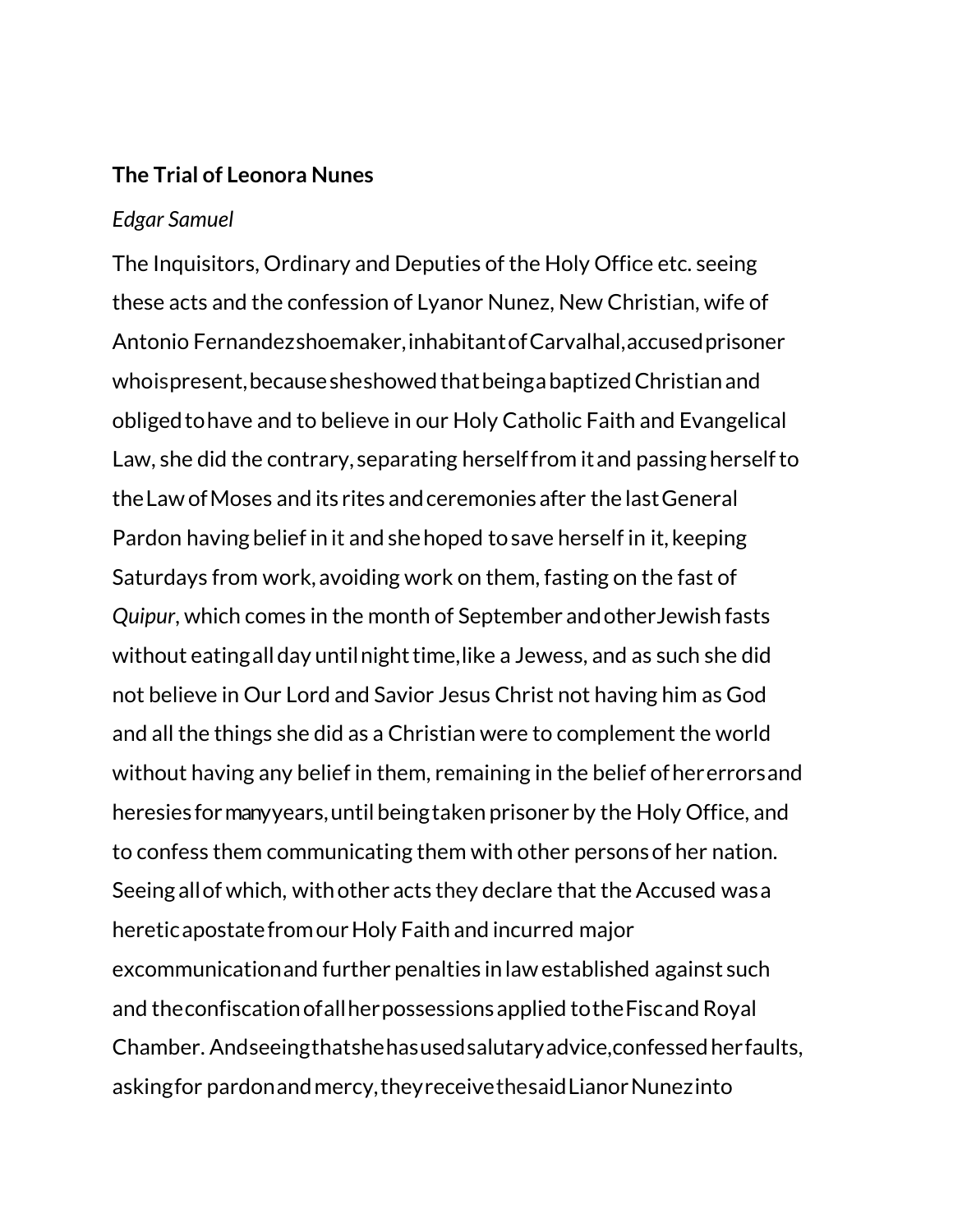reconciliation and union with the Holy Mother Church as she asks and they order that she abjures her heretical errors in form and in pain and penitence for them they assign her to prison and perpetual penitential garment in which she will be well taught the matters of Faith necessary for the salvation of her soul and they order that she shall be absolved from the said excommunication *in forma ecclesiae*.

Leonor Nunes went out in the *auto da fé*, in the public square in Coimbra on 24th of July1569, together with her brothers, sister, and their spouses. Five New Christians were burnt at the stake, namely:

Antonio de Coimbra, New Christian Merchant of Oporto inadequate confession

Francisco de Chaves, New Christian of the town of Pereira in this diocese - inadequate confession

Antonia Rodrigues, unmarried of the City of Lamego – inadequate confession

Isabel Fernandes, New Christian wife of Manoel Fernandes, Cutter of

Lamego - inadequate confession

Antonio Fernandez, Carvalhal Grandmother,

Martha Rodrigues, New Christian, widow of Alvaro Nunes, trader of

Torre de Moncorvo- for denying her guilt

There is nothing exceptional about the trial of Leonor Nunes. After she went out in *the auto da fé,* she was instructed in saying the standard Catholic